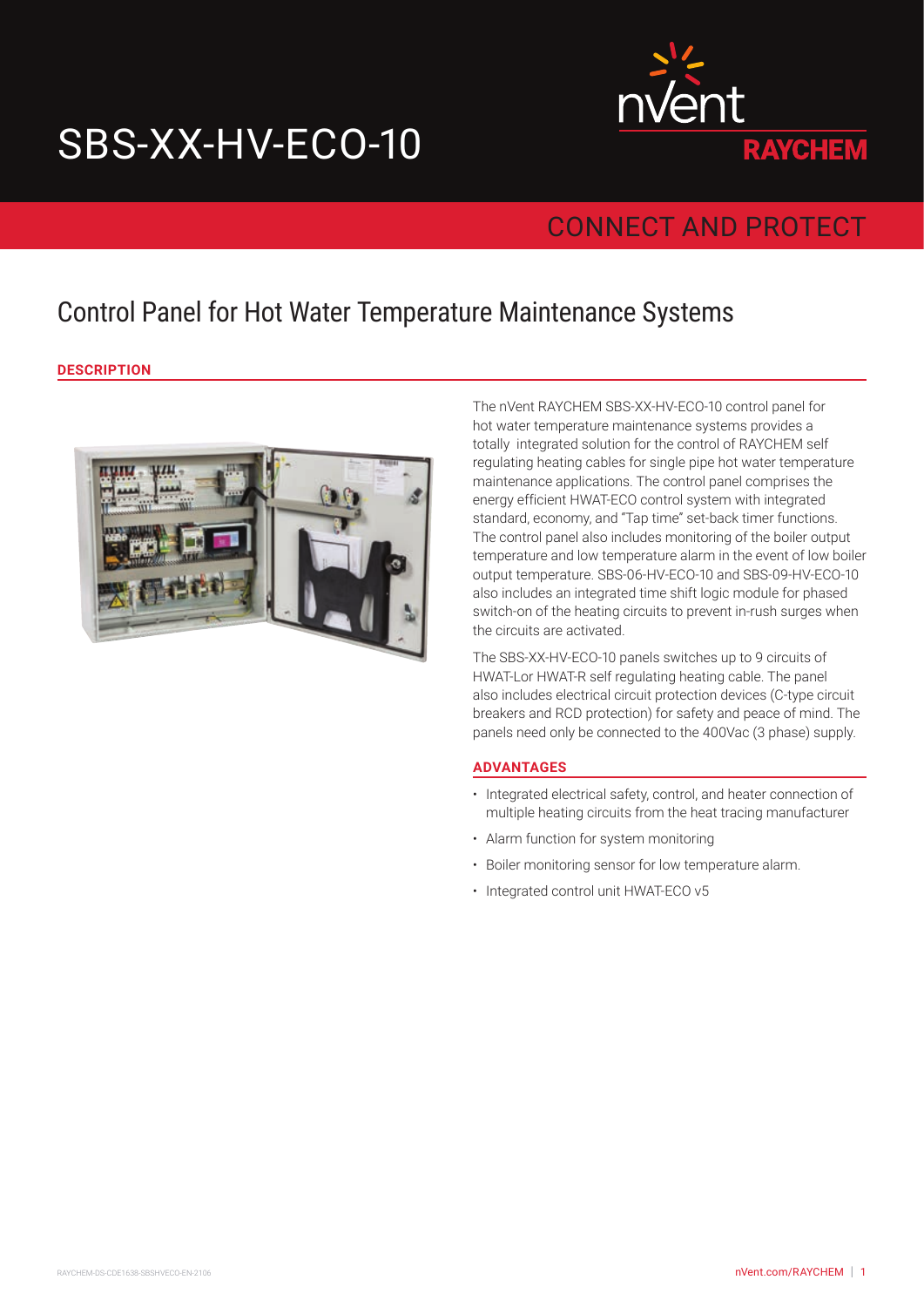#### **TECHNICAL DATA**

| Control               | HWAT-ECO Smart control device.<br>pre-installed and electrically connected   |  |  |  |
|-----------------------|------------------------------------------------------------------------------|--|--|--|
| Supply voltage        | 400V (3 Phase)                                                               |  |  |  |
| Circuit voltage       | 230V / 50/60Hz Customer specific<br>(quick and easy menu driven set-up)      |  |  |  |
| Sensor                | Boiler output temperature sensor (Line sensor)<br>NTC Sensor                 |  |  |  |
| Panel approval        | CE (Approved to IEC61439)                                                    |  |  |  |
| Main switch           | 32A-63A                                                                      |  |  |  |
| <b>RCD</b>            | 30mA                                                                         |  |  |  |
| Line circuit breakers | 20A (Type C) per heating circuit                                             |  |  |  |
| Selector Switch       | Auto / Manual heating circuit mode                                           |  |  |  |
| Alarm function        | 1 general potential free alarm contact; alarm light indicator on panel front |  |  |  |

#### **RELATED PRODUCTS**

The SBS-XX-HV-ECO-10 control panel is compatible with the nVent RAYCHEM hot water temperature maintenance cables:

HWAT-L

HWAT-M

HWAT-R

#### **TECHNICAL DATA**

| Colour                | Structural paint, RAL 7035, light grey |  |  |
|-----------------------|----------------------------------------|--|--|
| Protection class      | <b>IP65</b>                            |  |  |
| Installation location | Indoor                                 |  |  |
| Ambient temperatures  | +10°C to +35°C                         |  |  |

| <b>Cabinet type</b>              |         |              | <b>SBS-03-HV-ECO-10</b> | <b>SBS-06-HV-ECO-10</b> | <b>SBS-09-HV-ECO-10</b> |
|----------------------------------|---------|--------------|-------------------------|-------------------------|-------------------------|
| Number of heating circuits, max. |         | 3            | 6                       | 9                       |                         |
| Housing version                  |         | Wall-mounted | Wall-mounted            | Wall-mounted            |                         |
| <b>Dimensions</b>                | Width   | mm           | 600                     | 600                     | 800                     |
|                                  | Height  | mm           | 600                     | 600                     | 800                     |
|                                  | Depth   | mm           | 210                     | 210                     | 210                     |
| Weight                           | approx. | kg           | 45                      | 45                      | 55                      |

#### **ORDER REFERENCE**

| <b>Product name</b> | Order reference | <b>Description</b>                            |
|---------------------|-----------------|-----------------------------------------------|
| SBS-03-HV-ECO-10    | 035958-000      | Up to 3 circuit control panel for HWAT system |
| SBS-06-HV-ECO-10    | 539268-000      | Up to 6 circuit control panel for HWAT system |
| SBS-09-HV-ECO-10    | 294452-000      | Up to 9 circuit control panel for HWAT system |

#### **INSTALLATION INSTRUCTION**

Complete panel wiring information and schematics are provided with the product. All electrical installations must be carried out by an approved electrician in compliance with local electrical requirements and norms.